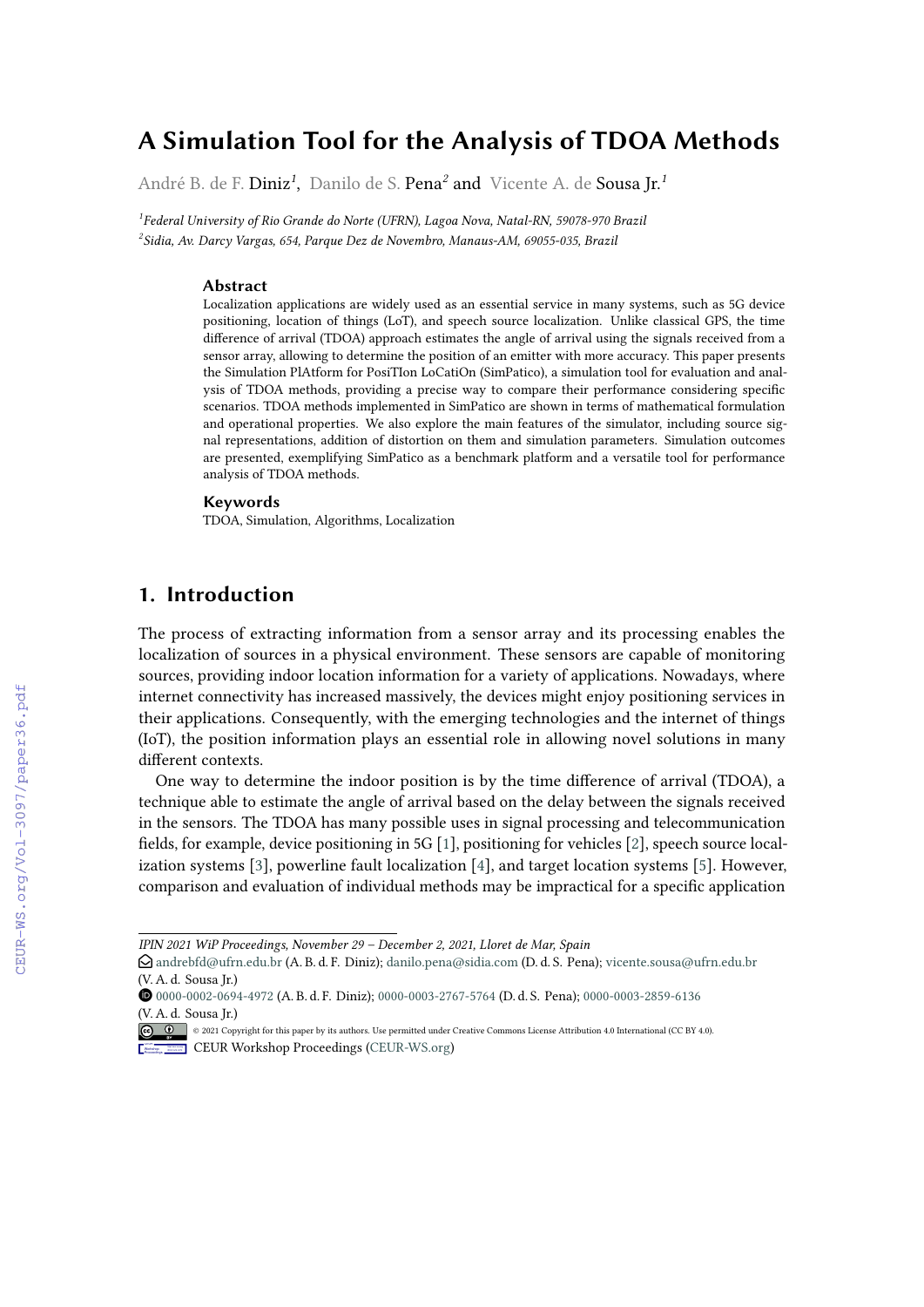considering a variety of algorithms and diversity of setups to be examined. Moreover, the performance of the methods depends on the aspects of the signal and the scenario conditions, such as noise assumptions, robustness, and computational cost, making the solutions incomparable due to the hard reproducibility of such evaluations.

Simulating the efficiency of TDOA methods, setting parameters such as different source signals, the number of sensors and noise models, is essential to determine the more appropriate TDOA system and its configuration for an application. Thus, the development of a simulation tool that can simulate the effects of those algorithms for various schemes is crucial, giving the means to compare them and providing resources for distinct situations. It may offer means for designers to assess quantitatively and statistically the performance of the techniques, allowing them to reach a good balance of the accuracy-complexity trade-off of such methods.

# **2. Related Works**

Simulation tools in the field of localization techniques are available, such as PerfLoc [\[6\]](#page-14-0) and IndoorLoc [\[7\]](#page-14-1). However, those studies examine only indoor strategies, where they obtain the position information from GPS, via Wi-Fi, and the received signal strength indicator (RSSI). Although there is a relationship between source localization and TDOA, they are not equivalent. Therefore, those studies focus on data collecting, mapping and tracking. The simulator SMILe [\[8\]](#page-14-2) has been proposed based on TDOA and time of flight (ToF), which provides an open-source means of evaluating a few methods with the capability of setting the clock synchronization. Nevertheless, the simulator does not evaluate distortion conditions and channel models and uses only the mean squared error (MSE) for performance evaluation.

Studies have been carried out on prototyping tools regarding asynchronous TDOA [\[9\]](#page-14-3). Although it is possible to perform comparisons between real and simulated data, this simulator is focused on hardware and does not allow a more sophisticated statistical analysis, such as probability of resolution and root-mean-squared error (RMSE). Another simulator was built based on chirp spread spectrum for wireless location purposes [\[10\]](#page-14-4). However, it employs few methods for TDOA calculations based on adaptive filtering and it is limited to signaling formatting as source signal.

Based on these needs, we developed the Simulation PlAtform for PosiTIon LoCatiOn evaluation (SimPatico). It features implementations of TDOA methods with weighting functions in the frequency domain. We also examine a variety of noise components, accounting for gaussian and non-gaussian models. These are essential in order to address a wide variety of physical phenomena regarding the methods in applications based on TDOA techniques. SimPatico also enables the user to adjust setup configurations and different benchmark processes by plotting their performances with regards to SNR, error levels, and other figures of merit.Thus, our contributions can be summarized as follows:

- Provide an open-source simulation tool, named SimPatico, to help in the conception and evaluation of TDOA methods;
- Provide a unified simulation platform to benchmark different TDOA methods;
- Provide a unified simulation platform to test TDOA algorithms in different impairment models, including gaussian and non-gaussian modeled noises, and reverberation effects;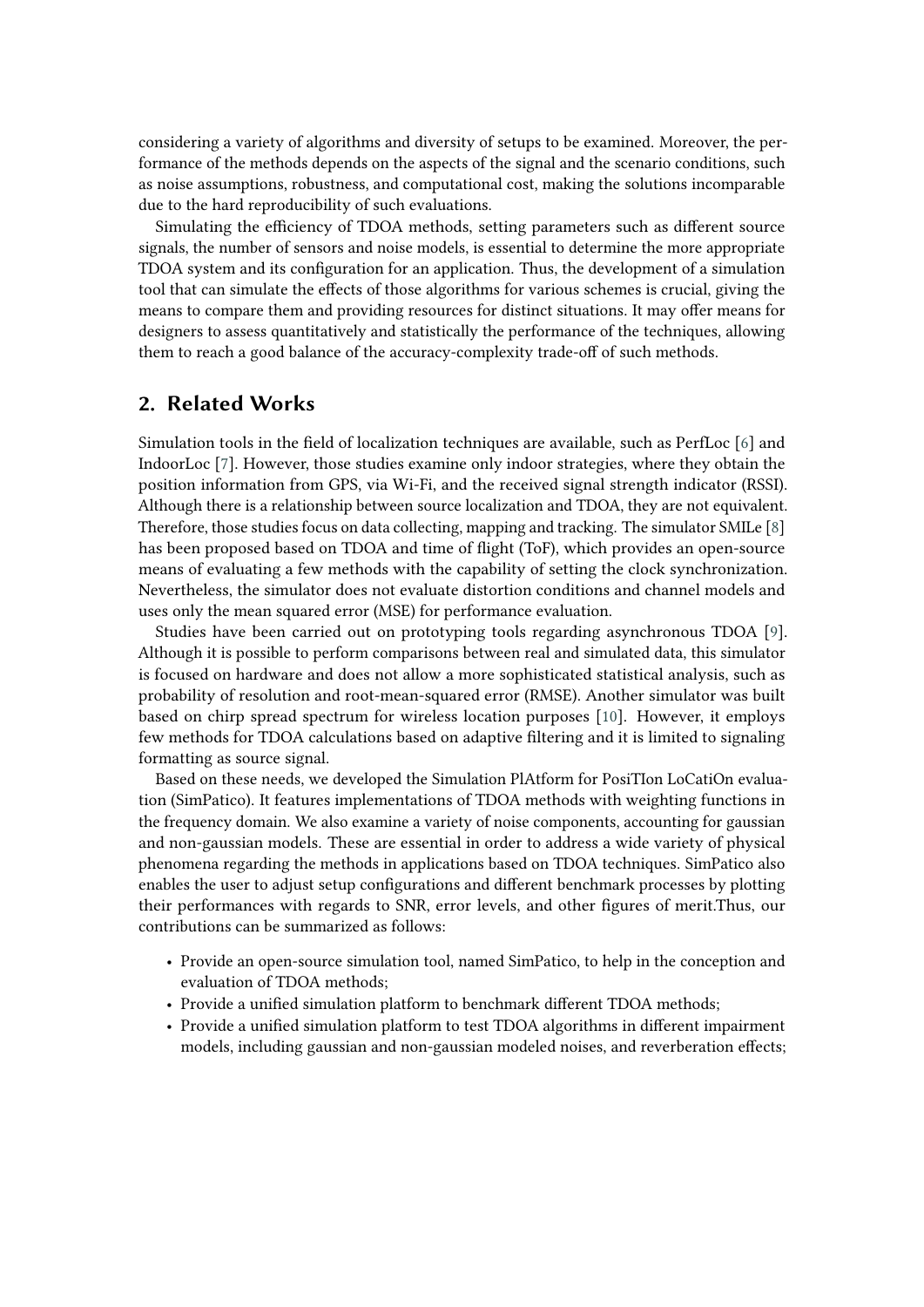- Provide the implementation of several TDOA and DOA methods with a user-friendly configuration platform;
- Provide plenty of performance comparison examples, including aspects such as (i) gaussian and impulsive noises; (ii) analysis of resolution and number of sensors ; (iii) reverberation analysis.

This paper is organized as follows. In Section [3,](#page-2-0) we describe the signal model and the TDOA methods implemented on the simulator, presenting their benefits and limitations. The channel modeling is presented in Section [4,](#page-4-0) with a brief discussion of their characteristics. Our simulator is shown in Section [5.](#page-7-0) In Section [6,](#page-8-0) the main results are presented and discussed, comparing the performance of the implemented TDOA algorithms using the simulator. In Section [7,](#page-13-0) we present our final remarks.

# <span id="page-2-0"></span>**3. TDOA Principles**

The TDOA problem consists of estimating the delay  $\tau$  between signals arriving on a set of sensors. In a situation of an array with two sensors, for example, one can realize this procedure by calculating the cross-correlation between the two signals and determine  $\tau$  by observing the moment where the resulting function reaches its maximum value. However, this approach may not be accurate due to the presence of environmental phenomena, such as noise and reverberation.

Therefore, estimating the TDOA of incoming signals using different approaches is essential to compare and decide the most efficient method for each scenario.

In the following, the utilized signal model for one source is given by:

$$
r_i(n) = a_i x(n - \tau_i) + u_i(n),
$$
\n(1)

where  $a_i x(n - \tau_i)$  corresponds to scaled source signal received by the *i*th sensor, with a relative delay represented by  $\tau_i$ , and  $u_i(n)$  denotes the noise components uncorrelated with  $x(n)$  and each other.

In order to analyze the TDOA methods, their parameters and models must be taken into account, as well as the weighting functions. SimPatico contains a variety of methods for such calculations, which includes filters for generalized cross-correlation (GCC) procedures and the steered-response power phase transform (SRP-PHAT), as presented in the following sections.

### **3.1. Generalized Cross-Correlation (GCC)**

One can analyze the cross-correlation between the incoming signals from a source, with data acquired by different sensors. The peak of the resulting function corresponds to the TDOA; however, its position may be affected by noise and reverberation [\[11\]](#page-14-5). In an attempt to minimize these limitations, it is possible to introduce a weighting function for the correlation process, which can be seen in the frequency domain as [\[12\]](#page-14-6):

$$
R_{x_1x_2}^{cc}(n) = \mathcal{F}^{-1}[X_1(\omega)X_2^*(\omega)\phi(\omega)],
$$
\n(2)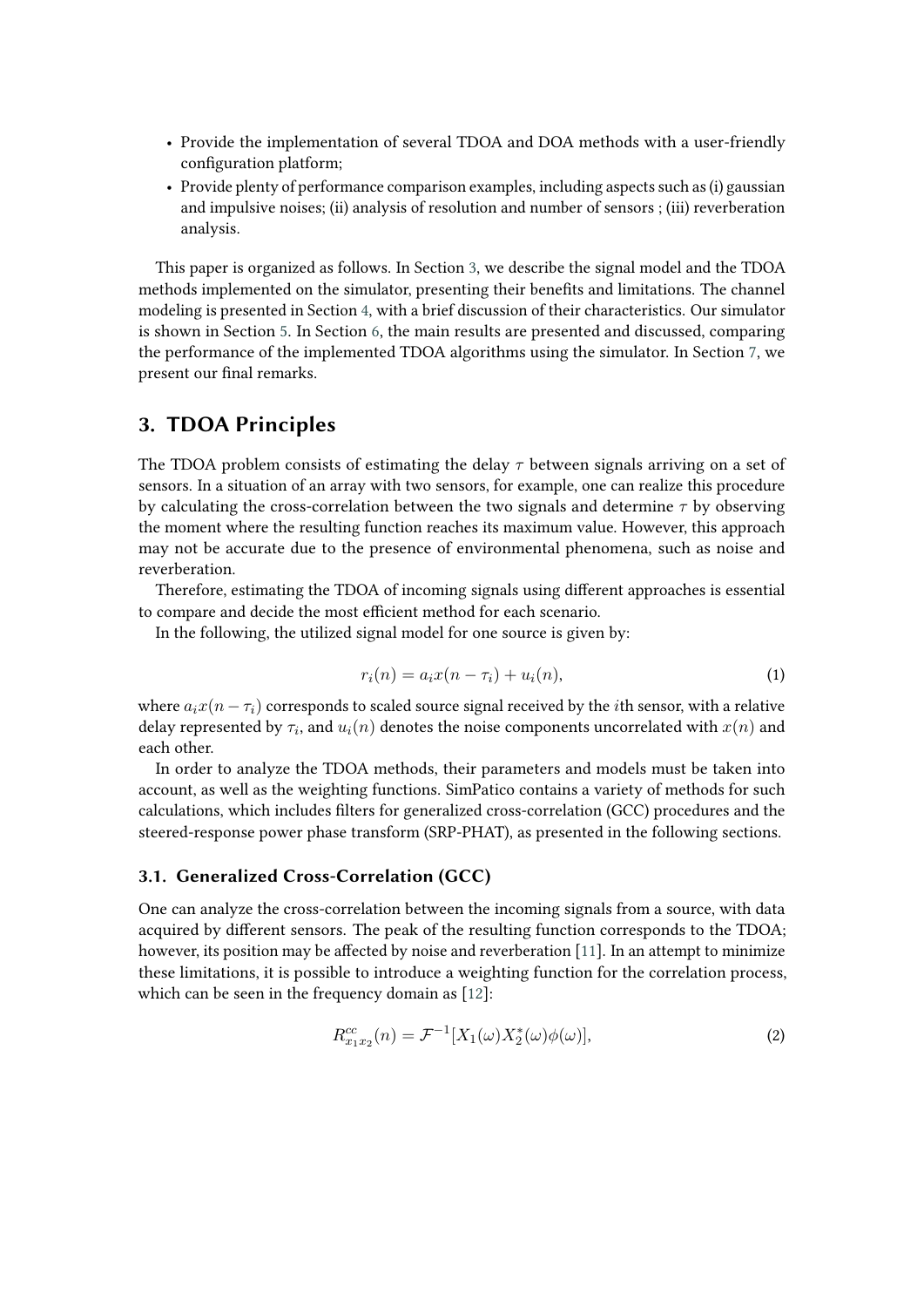where  $\mathcal{F}^{-1}[\cdot]$  denotes the inverse Fourier transform,  $X_1(\omega)$  corresponds to the first signal in the frequency domain and  $X^*_2(\omega)$  to the complex conjugate of the second signal in the same domain, and their product with the Fourier inverse yields the correlation process;  $\phi(\omega)$  is a pre-filter that implements weighting functions, which can assume different expressions. The GCC process is illustrated in Figure [1.](#page-3-0)



**Figure 1:** Flowchart of GCC.

Table [1](#page-3-1) presents a list of weighting functions, including cases where noise characteristics may be known or not [\[12\]](#page-14-6).

### <span id="page-3-1"></span>**Table 1**

TDOA weighting functions.

<span id="page-3-0"></span>

| Weighting        | $\phi(\omega)$                                                                                         | Noise     |
|------------------|--------------------------------------------------------------------------------------------------------|-----------|
| function         |                                                                                                        | knowledge |
| Roth $[13]$      | $X_1(\omega)\overline{X_1^*(\omega)}$                                                                  | no        |
| <b>SCOT</b> [14] | $'X_1(\omega)X_1^*(\omega)X_2(\omega)X_2^*(\omega)$                                                    | no        |
| <b>PHAT</b> [15] | $X_1(\omega)X_2^*$<br>( $\omega$ )                                                                     | no        |
| Eckart [16]      | $X_1(\omega)X$<br>$[s(\omega)s^*(\omega)]^2$                                                           | yes       |
| <b>MLE</b> [17]  | $\omega$<br>$- \gamma(\omega) ^2$<br>$X_1(\omega)X_2^*$<br>$ \omega)$   1                              | no        |
| <b>MMLE</b> [18] | $\omega$<br>$\frac{1}{2} X_1(\omega)X_2^*(\omega) ^{0.75}+\min(\gamma(\omega)) $<br>$\gamma(\omega)^2$ | no        |

The signal  $s(\omega)$  denotes the noise components in the frequency domain, and the Wiener-Hopf optimum filter  $\gamma(\omega)$  is given by

$$
\gamma(\omega) = \frac{X_1(\omega)X_2^*(\omega)}{\sqrt{X_1(\omega)X_1^*(\omega)X_2(\omega)X_2^*(\omega)}}.
$$
\n(3)

Each weighting function accounts for different properties on TDOA estimation, producing different methods. The Roth filter suppresses frequency regions where the result of the correlation process may possess significant error [\[13\]](#page-14-7). Whereas, the smoothed coherent transform (SCOT) can be seen as a pre-whitening filter with a cross-correlation operation in the sequence [\[14\]](#page-14-8), leading to a superior performance in the case of low noise level. On the other hand, the phase transform (PHAT) makes the cross-correlation operation solely dependent on the channel responses [\[19\]](#page-15-4) by discarding the amplitude and keeping only the phase information. In particular, Eckart maximizes the deflection criterion, which is the ratio of change in mean correlation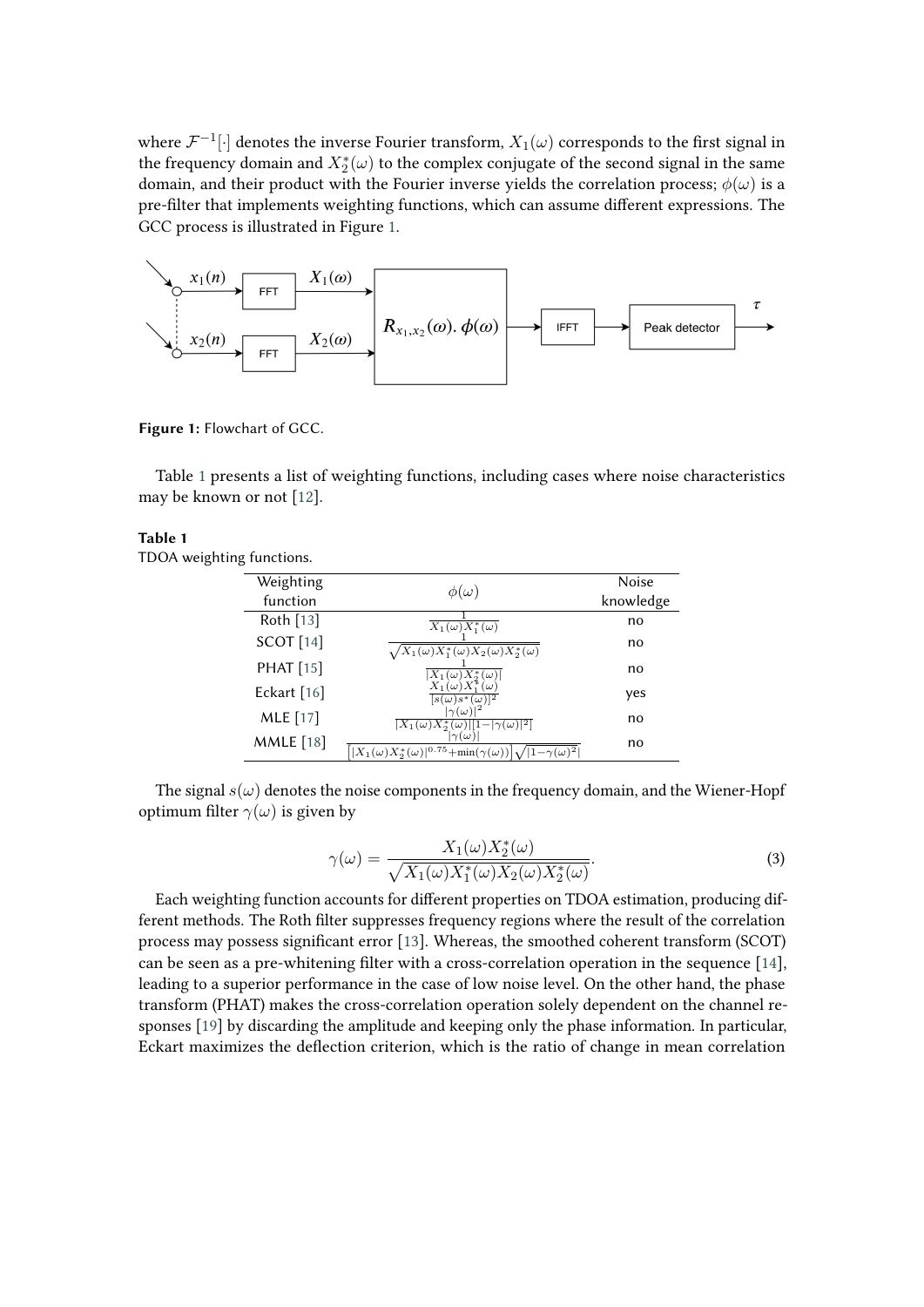output due to the signal of interest compared to the component of noise solely. The maximum likelihood estimator (MLE) reaches the minimum possible variance for an unbiased estimator, also known as the Cramér-Rao Lower Bound. However, to achieve its best performance, the signals should not be affected by reverberation, the delay has to be constant, and the signals should be described as stationary processes [\[19\]](#page-15-4). Finally, a modified maximum likelihood estimator (MMLE) [\[18\]](#page-15-3) is also present in SimPatico, which aims to achieve optimal performance in noisy and reverberant scenarios coherently. This can be reached because its formulation addresses some signal properties, such as the variance of the estimated parameter (the angle of arrival  $\theta$ ) and the cross-spectrum phase.

### **3.2. Steered-Response Power Phase Transform**

One of the most popular TDOA methods is based on maximizing the steered response power (SRP) in a beamforming process. The SRP-PHAT method can be seen as an extension of the GCC-PHAT, which corresponds to summing a complex-steered, weighted, and filtered version of the data signal received at each sensor [\[20\]](#page-15-5). The utilized filter in this context is the absolute value of the signal, corresponding to the PHAT weighting function, described in Table 1. Thus, the SRP-PHAT response function in the frequency domain is

<span id="page-4-1"></span>
$$
R(\omega) = \sum_{n=1}^{M} \frac{X_n(\omega) X_{n+1}^*(\omega)}{|X_n(\omega) X_{n+1}^*(\omega)|} e^{j\omega \tau},
$$
\n(4)

where  $M$  denotes the number of sensors. Given the mathematical representations of GCC-PHAT in Table [1](#page-3-1) and SRP-PHAT in Eq. [4,](#page-4-1) it can be seen that in the presence of only two sensors  $(M = 2)$ , these methods have the same performance.

# <span id="page-4-0"></span>**4. Channel modeling**

In real-world situations, one must account for imperfections in the channel where the analyzed signal travels through a certain medium. There are many phenomena involving physical systems, so the TDOA methods must be modeled appropriately to reach accurate estimates. Therefore, the present simulator contains a variety of functions in order to account for these effects, which are channel reverberation and background noise. For the latter, the available additive noise in the signal are gaussian and impulsive noises (modeled by gaussian mixture or  $\alpha$ -stable models).

### **4.1. Gaussian Model**

It is widely known that additive white gaussian noise (AWGN) is commonly found in telecommunication applications, following a gaussian distribution. Its probability density function (PDF) is modeled by the following random variable  $x$  as:

$$
p(x) = \frac{1}{\sigma\sqrt{2\pi}}e^{-(x-\mu)^2/2\sigma^2}
$$
 (5)

where  $\mu$  represents the mean value and  $\sigma^2$  the variance. Although very popular, the gaussian model is not able to model heavy tails distributions since its tail has an exponential shape.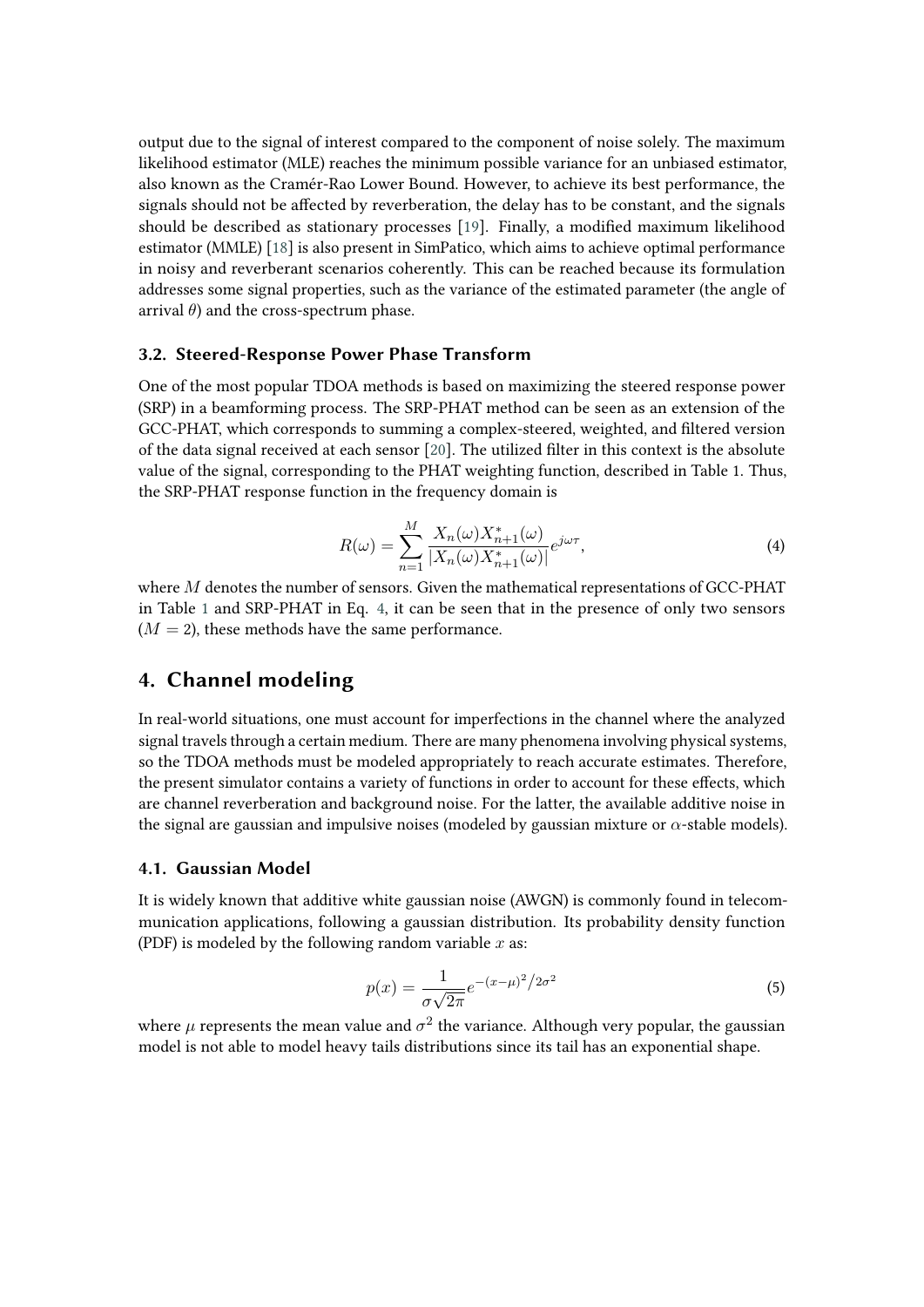### **4.2. Gaussian Mixture Model**

The gaussian mixture model (GMM) is a linear combination of a series of gaussian PDFs and may be used for modeling impulsive noises [\[21\]](#page-15-6). Its model can be represented by

$$
p(y) = \sum_{i=1}^{M} c_i \frac{1}{\sigma_i \sqrt{2\pi}} e^{-(x_i - \mu_i)^2 / 2\sigma_i^2},
$$
\n(6)

where

$$
\sum_{i=1}^{M} c_i = 1,
$$
\n(7)

with  $c_i$  representing a weight factor and  $M$  being the number of distributions.

In SimPatico, this model is implemented by the mixture of two gaussian functions ( $M = 2$ ). The variance of the first one accounts for the contribution of a purely gaussian noise, where  $\sigma_1$ is the variance of the first gaussian function,  $\sigma_{total}$  is the variance of the distribution, and  $c_1$ and  $c_2$  are the weights of both gaussian distributions. The input parameter  $\rho$  describes the noise impulsiveness and it is configurable in the simulator. The relationship between the variances is given by

<span id="page-5-0"></span>
$$
\sigma_1 = \frac{\sigma_{total}}{c_1 + \rho c_2} \tag{8}
$$

where  $\sigma_2 = \rho \sigma_1$ .

### **4.3. Symmetric**  $\alpha$ -Stable Model

Many applications must consider non-gaussian models for realistic approaches since gaussian processes are not appropriate for modelling impulsive noises [\[22,](#page-15-7) [23\]](#page-15-8). Therefore, several works suggest the  $\alpha$ -stable model as a solution for the non-gaussian impulsive noise model. The  $\alpha$ -stable model has demonstrated to be a better fit to real data in impulsive noise conditions if compared to the gaussian model [\[23\]](#page-15-8). Thus, SimPatico implements the Symmetric  $\alpha$ -Stable (S $\alpha$ S) model, from the  $\alpha$ -stable class, because it has proved to be very useful in modeling impulsive noise [\[24\]](#page-15-9).

As an univariate stable distribution, this model is characterized by four parameters [\[25\]](#page-15-10): the index of stability  $\alpha$ , which can vary from 0 to 2; the scale parameter  $\sigma$ ; the skewness parameter  $\beta$ , which can assume values from -1 to 1; and the shift parameter  $\mu$ . It is important to note that when  $\alpha = 2$ , the stable distribution is gaussian, so  $\sigma$  is the standard deviation,  $\beta$  can be taken as zero and  $\mu$  is the mean. When  $\alpha$  is close to 1, the model assumes a Cauchy distribution.

An  $\alpha$ -stable distribution is described by its characteristic function (for  $\alpha \neq 1$ ):

$$
E(\alpha, \beta, \sigma, \mu, \theta) =
$$
  
 
$$
\exp\{-\sigma^{\alpha}|\theta|^{\alpha}(1 - j\beta(\text{sign}(\theta)\tan\frac{\pi\alpha}{2}) + j\mu\theta)\}.
$$
 (9)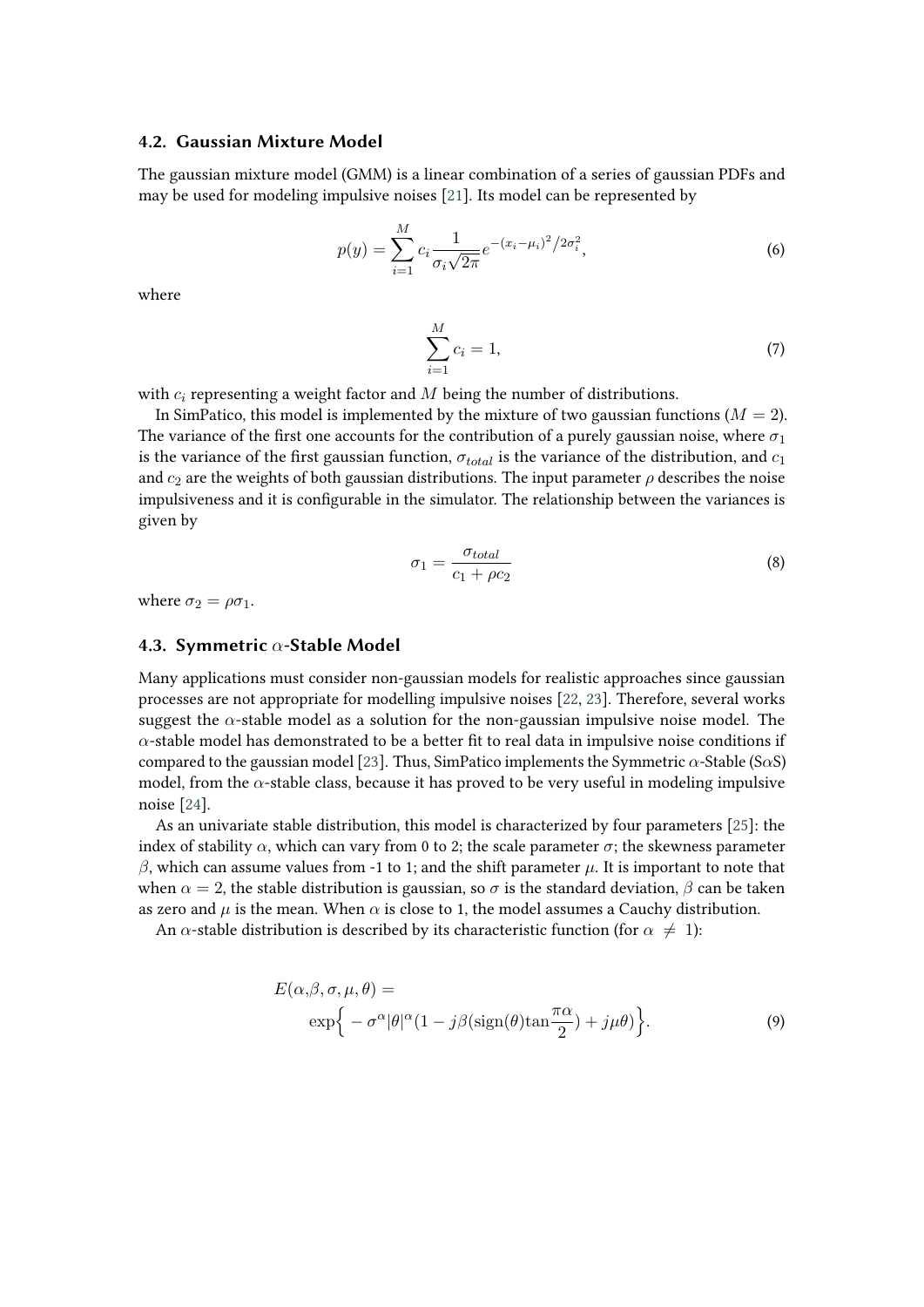If  $\alpha = 1$ , the characteristic function assumes the following form:

$$
E(\alpha, \beta, \sigma, \mu, \theta) =
$$
  
 
$$
\exp\left\{-\sigma|\theta|(1+j\beta\frac{2}{\pi}(\text{sign}(\theta)\ln|\theta|) + j\mu\theta)\right\}.
$$
 (10)

where  $sign(\theta)$  is given by:

$$
sign(\theta) = \begin{cases} 1 & \text{if } \theta > 0, \\ 0 & \text{if } \theta = 0, \\ -1 & \text{if } \theta < 0. \end{cases}
$$
 (11)

In the case of S $\alpha$ S, the model imposes  $\beta = 0$  and  $\mu = 0$ . The parameters  $\alpha$  and  $\sigma$  are configurable by the user to determine a specific GSNR and impulsiveness degree. Those parameters select the severeness of the noise in the simulator. Thus, its characteristic functions is reduced to:

$$
E(\alpha, \sigma, \theta) = \exp\{-\sigma^{\alpha}|\theta|^{\alpha}\}.
$$
 (12)

### **4.4. Reverberation Model**

Lastly, the reverberation model follows the plate-class topology [\[26\]](#page-15-11) and allows for custom values of pre-delay and sample rate. The process of reverberation consists of a number of steps described in Figure [2.](#page-6-0)



**Figure 2:** Flowchart of reverberation model.

Such steps are:

- 1. Preconditioning the input by applying a custom pre-delay on it and following a single-pole low-pass filter of −3 dB cutoff frequency;
- 2. Decorrelating by applying four series all-pass filters;
- 3. Feeding into a tank processing block to simulate the amplitude decay of the reverberating signal.

In the decorrelation process, the all-pass filters are given in  $z$  domain by

<span id="page-6-0"></span>
$$
H_1(z) = \frac{C + z^{-k_i}}{1 + Cz^{-k_i}},\tag{13}
$$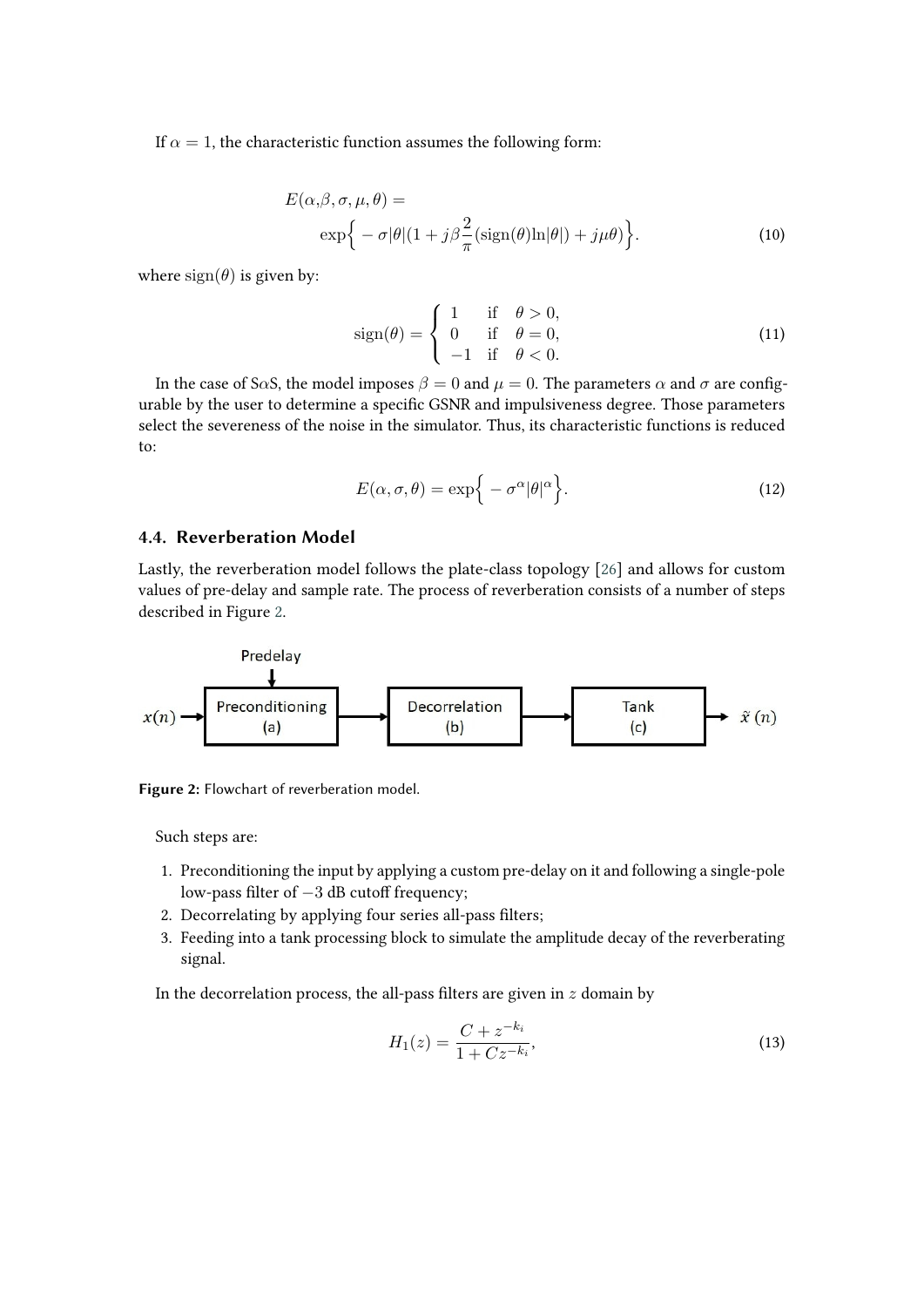where the constants are  $C = 0.5$ , called diffusion constant, and  $k_1 = 142$ ,  $k_2 = 107$ ,  $k_3 = 379$ , and  $k_4 = 277$ , for the *i*th filter respectively.

In the tank process, the signal passes by three filters in cascade. The first one is modulated all-pass filter, given by

$$
H_2(z) = \frac{-C + z^{-k}}{1 - Cz^{-k}},\tag{14}
$$

where C is the diffusion constant, and k is specified in order to obtain an amplitude of  $(8/29761)$ ·  $f_s$  for 1 Hz, which  $f_s$  is the sample rate.

Then, the signal is delayed again by a low-pass filter, given by

$$
H_3(z) = \frac{1 - \phi}{1 - \phi z^{-1}},\tag{15}
$$

where  $\phi$  is the high-frequency damping, proportional to the attenuation of high frequencies in the reverberation output, and assumes the value  $\phi = 5 \times 10^{-4}.$ 

The last filter is an all-pass filter representing the decay factor given by

$$
H_4(z) = \frac{C + z^{-k}}{1 + Cz^{-k}},\tag{16}
$$

where  $C$  is the diffusion constant.

Finally, the signal  $\tilde{x}(n)$  generated is used for further simulation purposes regarding reverberation.

# <span id="page-7-0"></span>**5. SimPatico Simulator**

SimPatico contains a variety of TDOA methods, including angle of arrival (AoA) and robust algorithms that are not scope of this work. As previously mentioned, there are also degradation models for gaussian and non-gaussian channels such as GMM and S $\alpha$ S processes. Results are produced in terms of performance metrics of the direction of arrival (DoA) algorithms and they are saved in data files and plots. The simulator is available in Gihub at [https://github.com/](https://github.com/vicentesousa/SimPatico) [vicentesousa/SimPatico](https://github.com/vicentesousa/SimPatico)<sup>[1](#page-7-1)</sup>. The flow of code execution and its most relevant functionalities are presented in Figure [3](#page-8-1) and described in the following sections.

### **5.1. Execution flow**

Initially, the simulation campaigns are composed of parameter files, which contain parameters about the source signal, number of sensors, the distance between them, and other relevant information about the simulation. Also, one can set the noise and channel model parameters optionally, separating the results according to all model combinations. In the checking data procedure, all parameters are passed into a structure to make the code reusable and maintainable. The previously mentioned parameters are analyzed to ensure the consistency of them, emitting an error message if necessary.

<span id="page-7-1"></span> $1$ <sup>1</sup>The simulator will be made publicly available after confirmation of publication of this article.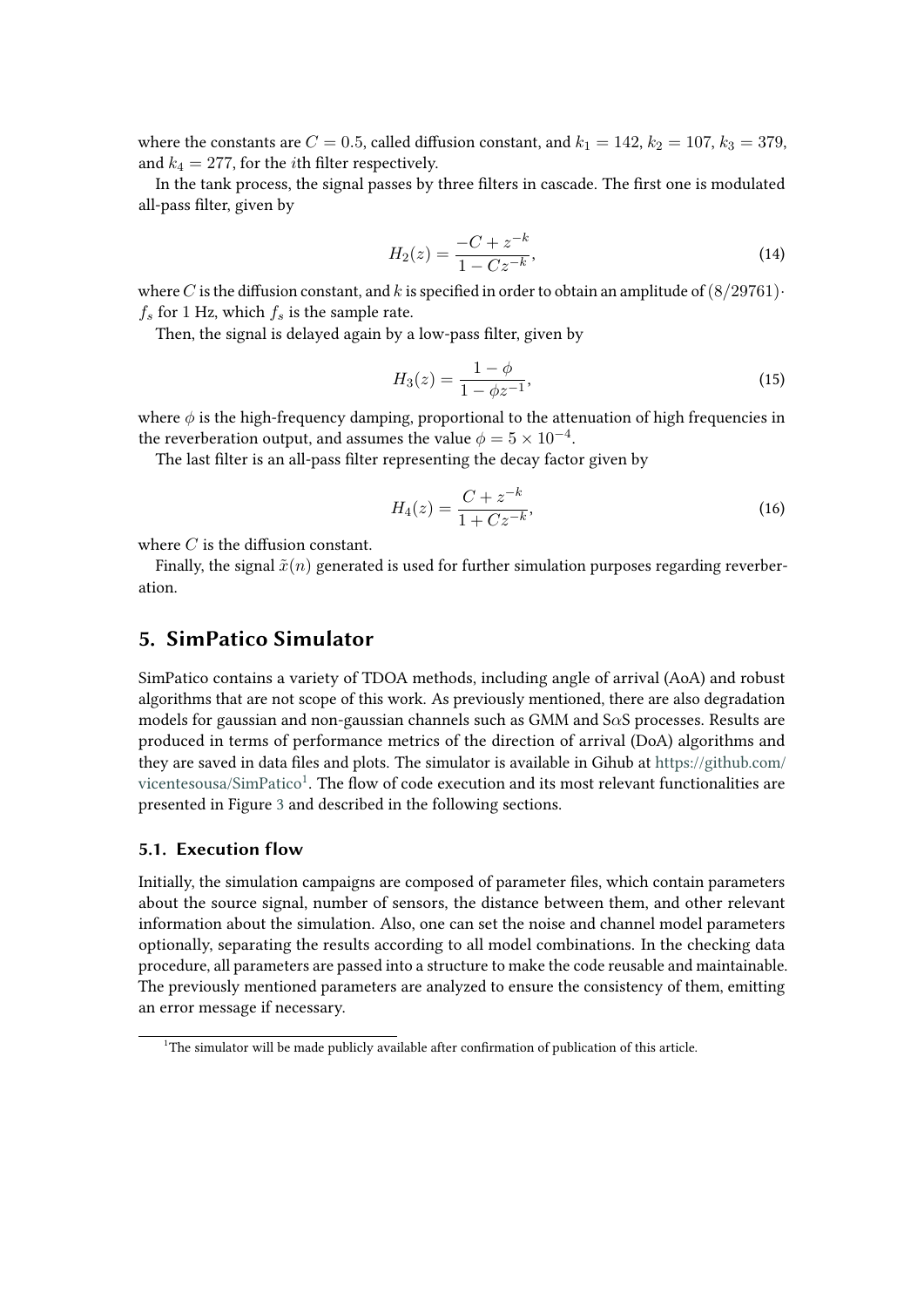

<span id="page-8-1"></span>**Figure 3:** Flowchart of campaigns of the simulator.

In the creating signal step, the signal is created based on the type of the source signal, such as sines, Zadoff-Chu sequence, random, and deterministic audio signals. In the case of a sine-based signal, the signal frequency is required; otherwise, it is not necessary. Those signals are available in real or complex forms and the distortion models can be added to them. SimPatico is also prepared to process audio files from field measurements. In the sequence, the simulation is executed in snapshots. There, the angle of arrival is estimated through the chosen TDOA methods and figures of merit are also calculated for further results. The execution of snapshots is then held for all ranges of SNR, number of iterations and snapshots, every selected source signal and so on.

The results of each simulation in terms of performance metrics (e.g., RMSE, absolute error, probability of resolution) are stored in a structure, later saved in an output file. Lastly, all the performance metrics are plotted and saved for further analysis. The paths for the output file and plots are automatically generated. Implementation and organization details of the SimPatico are described in terms of folders and function codes to allow the reuse of the simulator.

In the simulations folder, the user can specify a list of simulations by choosing parameters and scenarios to build a campaign. The simulation campaign produces all results in the results folder with all data files and plots. The performance metrics are provided based on a dependent variable that can be specified by the user, such as SNR, GSNR, number of sensors and length of source signal.

## <span id="page-8-0"></span>**6. Use Cases**

In this section, we illustrate various examples of performance evaluation studies to show the utility of the SimPatico for the analysis of TDOA methods. Cases where gaussian and non-gaussian distortions are presented in Section [6.1,](#page-9-0) [6.2](#page-10-0) and [6.3,](#page-10-1) followed by the analysis of resolution and the number of sensors in Sections [6.4](#page-11-0) and [6.5.](#page-12-0) Finally, Section [6.6](#page-12-1) presents a reverberation analysis. Such results can be viewed as a basis for comparison and validation of TDOA algorithms available in the literature.

We compare the performance of all mentioned TDOA methods for a given scenario. As for the setting for all the analysis that are conducted in this section, a "gong" sound is produced, with two sensors 0.2427 meters away from each other and the sampling frequency is 8192 Hz. The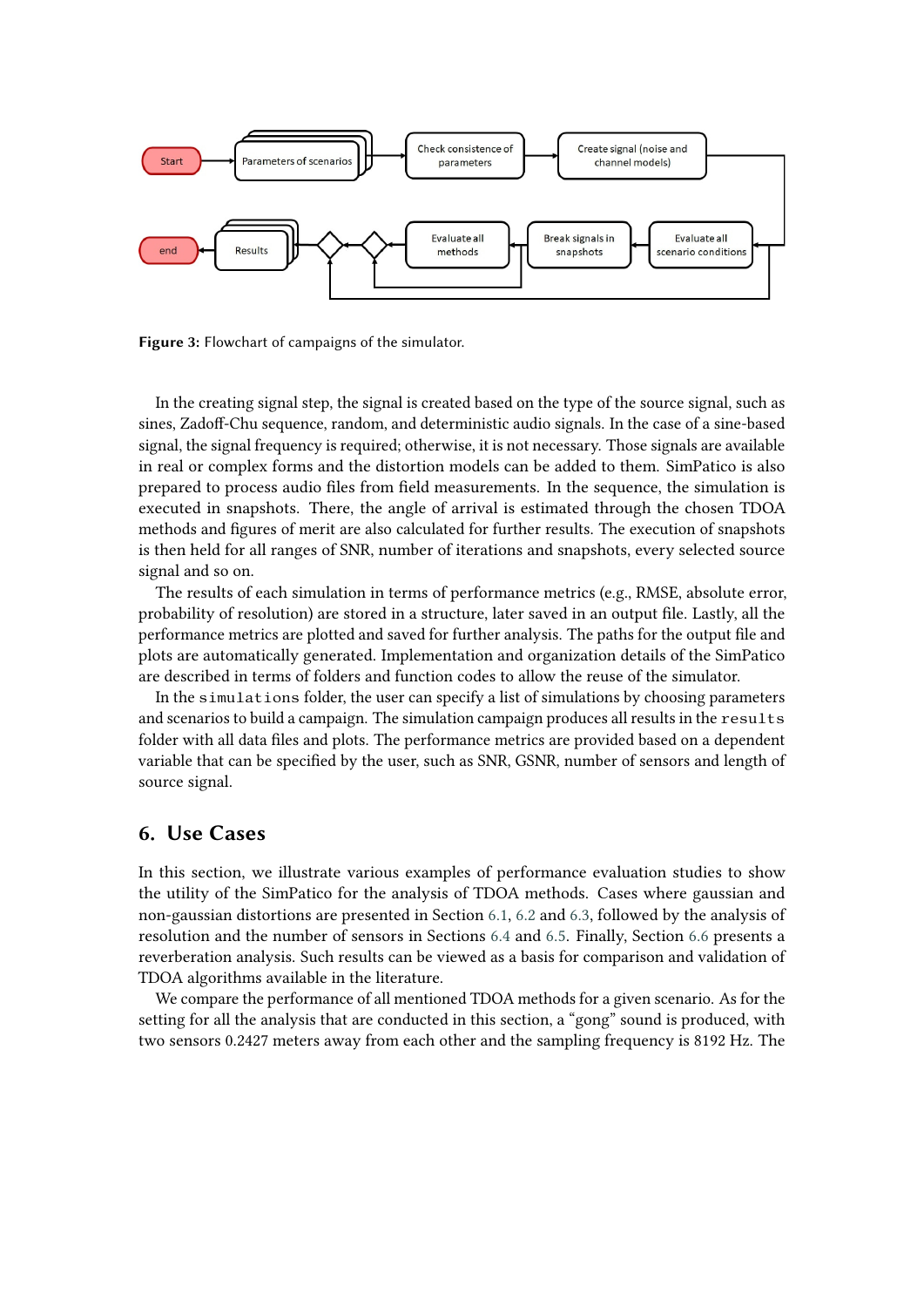SNR is set from -20 up to 40, and 1000 Monte Carlo runs are performed, with 1000 samples taken in each simulation run. All source signals are not affected by reverberation and we analyze the effects of different noises over the performance of the TDOA methods.

The angle estimation accuracy is assessed by the root-mean-square error (RMSE) in degrees and the probability of resolution (PR) versus the signal-to-noise ratio (SNR). However, in the case of non-gaussian noise model, the undefined variance prevents the SNR to be used as a measurement of signal quality. Thus, we use the geometric signal-to-noise ratio (GSNR) [\[27\]](#page-15-12) instead of the SNR in the case of S $\alpha$ S processes and the weighted variance (Equation [8\)](#page-5-0) to compute SNR in the case of GMM. The GSNR is given by

<span id="page-9-1"></span>
$$
\text{GSNR} = \frac{1}{2C_g} \left(\frac{A}{S_0}\right)^2,\tag{17}
$$

where the normalization constant  $C_g = e^{C_e} \approx 1.78$  is the exponential of the Euler constant  $(C_e)$ , used to ensure that GSNR corresponds to SNR when the channel is Gaussian,  $S_0$  is the geometric power of a S $\alpha$ S random variable; and  $A$  is the root-mean-square value of the signal.

### <span id="page-9-0"></span>**6.1. Gaussian noise analysis**

Firstly, in Figure [4,](#page-9-1) we analyze one of the most common scenarios in communication systems, where the signals are affected by the gaussian noise.

<span id="page-9-2"></span>

<span id="page-9-3"></span>(a) RMSE for source signal affected by gaussian noise. (b) Probability of resolution for source signal affected by gaussian noise.

**Figure 4:** Simulation results for source signal affected by gaussian noise.

In Figure [4a,](#page-9-2) we obtain the RMSE versus SNR for all TDOA methods. As expected, the Eckart, the ML and the MML filters are superior than the others. In those conditions, the ML has optimal solution achieving the lowest RMSE. Also, the Eckart and MML reach similar performance as more complex computational solutions are given by prior information used by them. The classical filters obtain expected performance by reaching high PR only at high SNR values, as presented in Figure [4b.](#page-9-3)

The ROTH filter obtains the highest error and the lowest PR for all SNR due to its design focused on random signals with high SNR. Considering that the signal is cyclic, the GCC-ROTH only reaches an adequate performance in high values of SNR.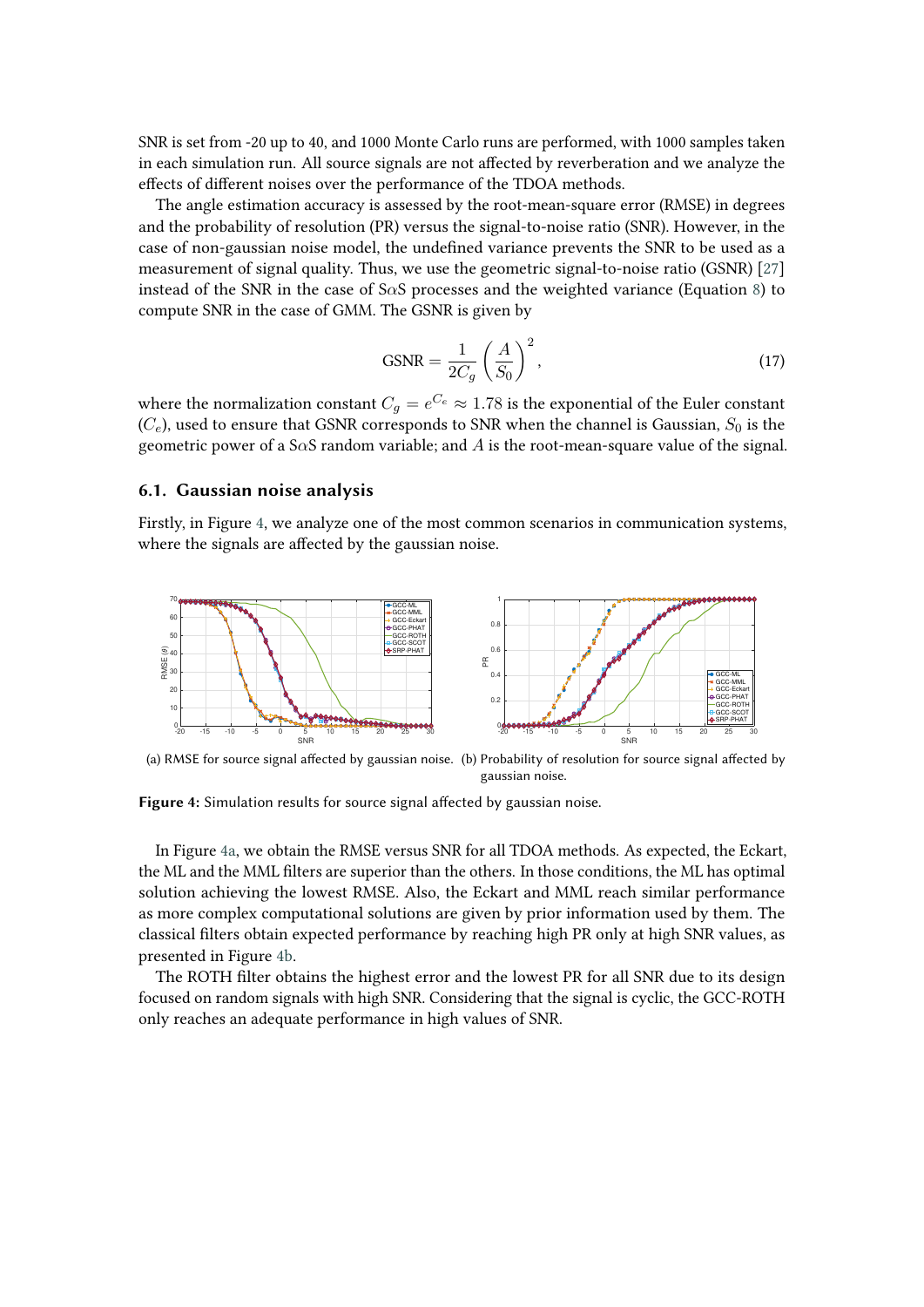### <span id="page-10-0"></span>**6.2. GMM analysis**

A second simulation scenario models an impulsive noise present in the signal by the GMM, a non-gaussian model. In the GMM analysis, we observe a major performance difference among the methods, in performance, as illustrated in Figure [5.](#page-10-2)

<span id="page-10-3"></span>

<span id="page-10-4"></span>(a) RMSE for source signal affected by gaussian mixture (b) Probability of resolution for source signal affected by modelled noise. gaussian mixture modelled noise.

<span id="page-10-2"></span>**Figure 5:** Simulation results for source signal affected by gaussian mixture modelled noise.

Figure [5a](#page-10-3) presents the RMSE versus the average SNR, showing that the methods with prior information from the noise have similar performance, while the other methods show a higher RMSE even for high SNR values. In Figure [5b,](#page-10-4) the PR versus average SNR is presented, demonstrating the infeasibility of methods such as GCC-ROTH, GCC-SCOT, GCC-PHAT, and SRP-PHAT due to non-detection in high SNR values. As expected, the GCC-ROTH is the worst case since it is designed for high SNR values.

We notice that in this scenario, with  $\rho = 1000$ , representing a highly impulsive channel, the methods based on Eckart, ML, and MML weighting functions reach high PR values only above 10 dB of SNR approximately. They would be a reasonable choice in this case given that none of them is designed as a robust method for impulsiveness scenarios.

### <span id="page-10-1"></span>**6.3. SS analysis**

Figure [6](#page-11-1) presents the performance metrics of the methods for impulsive noise based on  $S\alpha S$ modeling. First, we analyze low impulsiveness noise with  $\alpha = 1.9$ , represented in Figures [6a](#page-11-2) and [6c.](#page-11-3) Then, we analyze for higher impulsiveness noise condition with  $\alpha = 1.7$ , shown in Figures [6b](#page-11-4) and [6d.](#page-11-5) Both cases represent a model for impulsive noise in terms of GSNR and the degree of impulsiveness given by  $\alpha$  parameter.

In Figures [6a](#page-11-2) and [6c,](#page-11-3) although the noise has still some similarity to a gaussian noise, the SNR requirements for a appreciable probability of resolution and reduction of RMSE are higher in terms of GSNR. In Figures [6b](#page-11-4) and [6d,](#page-11-5) the considerable impact of the impulsive noise in performance of the algorithms is even clearer.

A remarkable result seen in those results are the overall efficacy fall of all filters when  $\alpha$  is decreased. The already mentioned filters with the superior effectiveness needed a much higher SNR value in order to achieve an appropriate probability of resolution. The remaining required a SNR higher than 40 dB for the same result, in many applications, is not practical.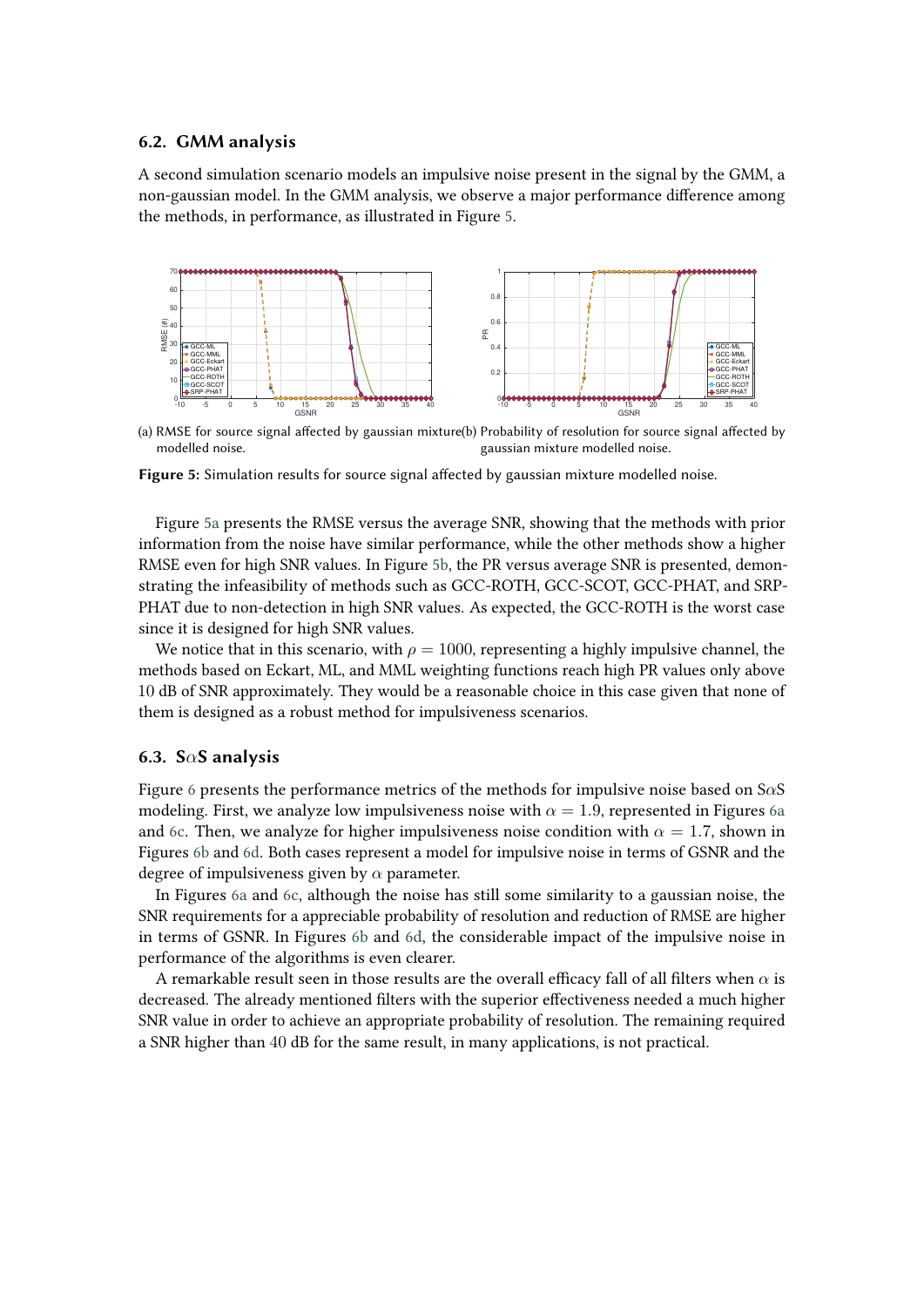<span id="page-11-2"></span>

(a) RMSE for source signal affected by  $\alpha$ -stable modelled(b) RMSE for source signal affected by  $\alpha$ -stable modelled noise ( $\alpha = 1.7$ ). noise ( $\alpha = 1.3$ ).

<span id="page-11-4"></span>

<span id="page-11-5"></span><span id="page-11-3"></span>(c) Probability of resolution for source signal affected by(d) Probability of resolution for source signal  $\alpha$ -stable  $\alpha$ -stable modelled noise ( $\alpha = 1.7$ ). modelled noise ( $\alpha = 1.3$ ).

Figure 6: Simulation results for source signal affected by  $\alpha$ -stable modelled noise.

### <span id="page-11-0"></span>**6.4. Resolution analysis**

We also assess the resolution of the methods by varying the length of the input signals. This evaluation exhibits how fast a method decreases its performance with less samples. We evaluate the performance of the methods, looking for RMSE versus the length of samples  $(N)$  when SNR = 3dB (gaussian noise), as shown in Figure [7.](#page-11-6)

<span id="page-11-6"></span><span id="page-11-1"></span>

**Figure 7:** Resolution of the TDOA methods.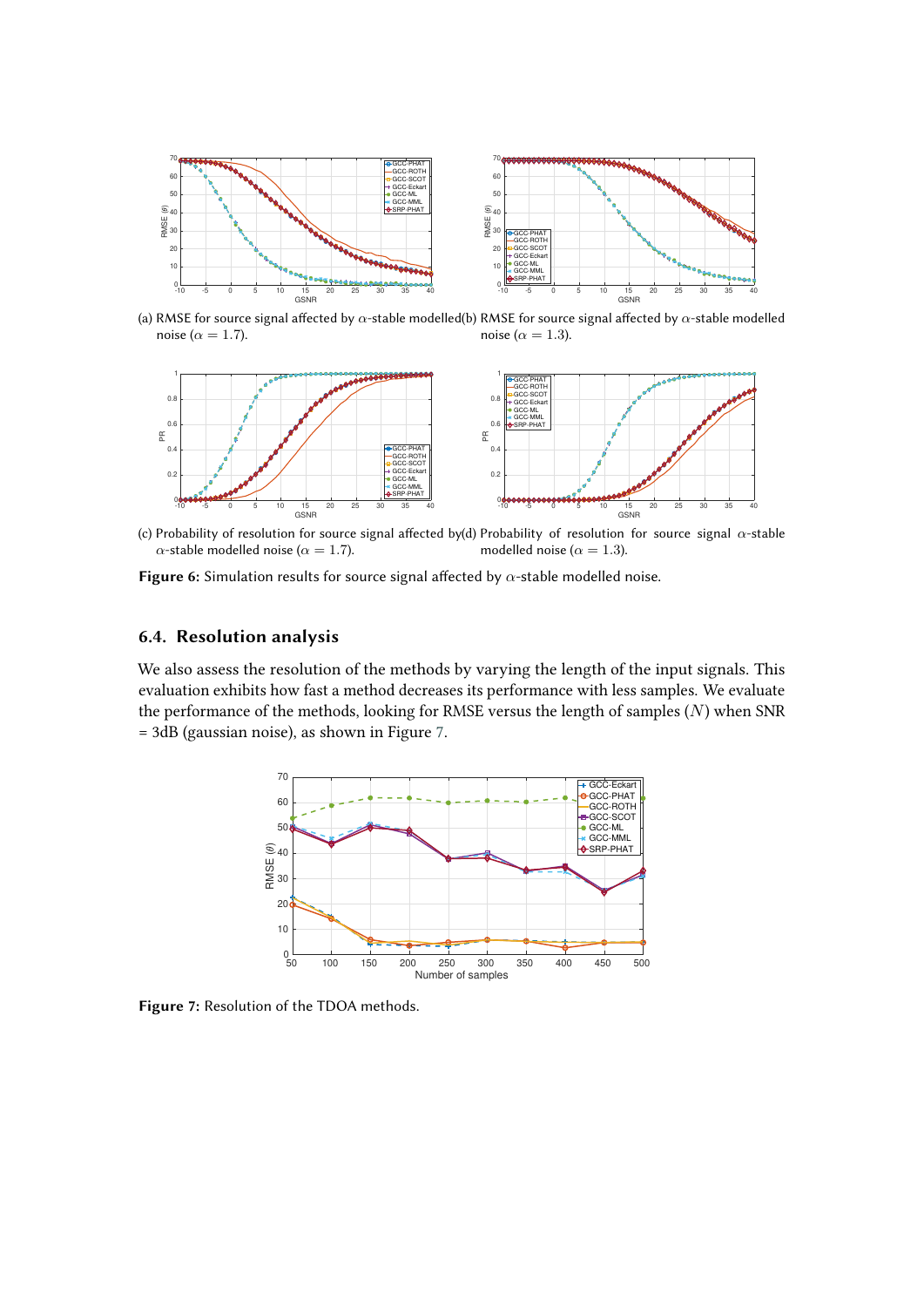In this case, we can clearly notice the difference of performance among the techniques. The general tendency is to decrease the error with more number of samples. In the case of Eckart, PHAT and ROTH filters, the RMSE is close to zero with more than 150 samples.

### <span id="page-12-0"></span>**6.5. Number of sensors analysis**

Differently from direction of arrival techniques in which the resolution is given by the number of sensors, in TDOA methods, the resolution is given by the length of the snapshot. However, they can increase their performance using more number of sensors to estimate the delay.

For example, Figure [8](#page-12-2) presents the RMSE versus SNR of SRP-PHAT from 2 up to 8 sensors. In the case of SRP-PHAT method, the performance tends to increase when more sensors are used, reaching similar RMSE values of GCC with Eckart, ML, and MML filters when 8 sensors are employed.

<span id="page-12-2"></span>

**Figure 8:** RMSE versus SNR of SRP-PHAT in number of sensors analysis.

### <span id="page-12-1"></span>**6.6. Reverberation analysis**

We evaluate the reverberation based on the pre-delay parameter in the reverberation channel model. In Figure [9](#page-13-1) a scenario with gaussian noise and reverberation with delay  $D = 0.1$  is shown. We compare GCC-PHAT and SRP-PHAT in terms of RMSE.

Clearly, the GCC-PHAT does not reach an adequate performance for all SNR values, while the SRP-PHAT achieves null error at approximately 0 dB of SNR. As expected, the SRP-PHAT is an appropriate method for reverberation conditions.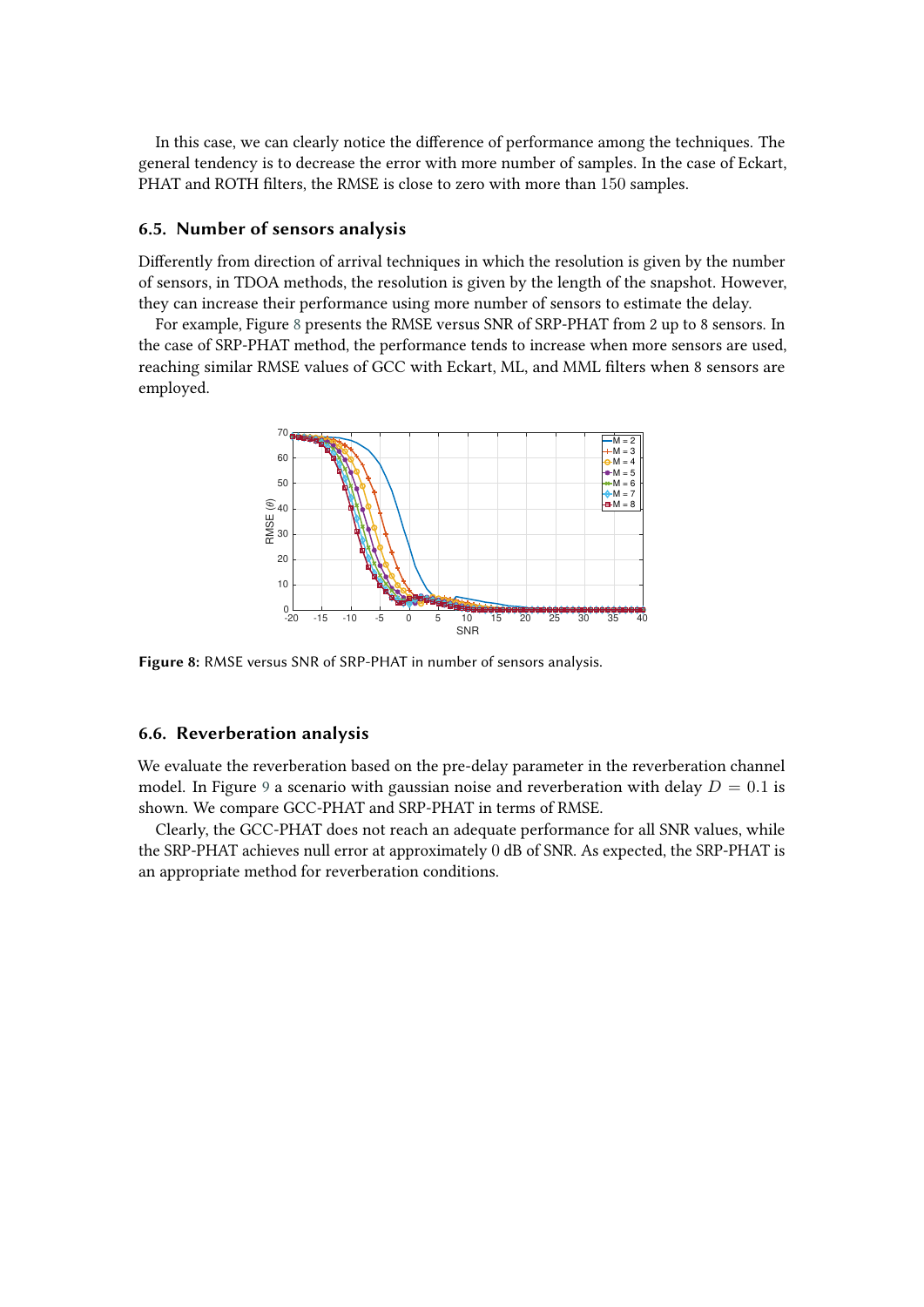<span id="page-13-1"></span>

**Figure 9:** RMSE versus SNR in reverberation analysis.

# <span id="page-13-0"></span>**7. Conclusions**

Estimating the TDOA for different scenarios is crucial to a wide variety of localization systems. There are many techniques for such evaluation, each one with a different performance trade-off regarding the parameters and environment conditions. Thus, the access of a unified platform to analyze the add-value of existing or new strategies is a beneficial contribution to those interested in these assessments. Simulators which perform TDOA calculations for localization purposes are available, but they are limited in some aspect, since they are focused on indoor localization. SimPatico was then developed based on the needs for evaluation of TDOA methods in different settings, accounting for various source signals, noise assumptions and the limitations of previously released tools.

One can estimate the TDOA by calculating the cross-correlation between two signals and extract the position of its maximum value. However, this operation may not return the desired result due to aspects such as noise. To account for this issue, some methods were developed, and they can be separated into two categories: generalized cross-correlation and steered-response power phase transform. The first one can be seen as the application of filters for the crosscorrelation operation, each one with different properties; the latter is a realization of the beamforming process, where the number and position of each sensor plays a determinant role on the overall performance of the system.

SimPatico contains many variations for the noise model, which is eventually added to the source signal. These include gaussian and non-gaussian functions. For the latter, the simulator possesses implementations of gaussian mixtures and  $\alpha$ -stable models. Also, it is possible to apply reverberation, so that a more realistic analysis can be conducted.

The main functions and the structure of the simulator are explained, beginning from the signal creation to where the outputs are generated and stored. Lastly, some generated results are shown as examples. One can observe that the ML filters have superior performance for severe noise conditions, as expected. Furthermore, the presence of non-gaussian noise components on the source signal deteriorates the overall efficiency of the implemented methods, although the same filters possess the best behavior. Thus, it is necessary to further conceive strategies that produce a better performance than the ones that were already used. We claim that SimPatico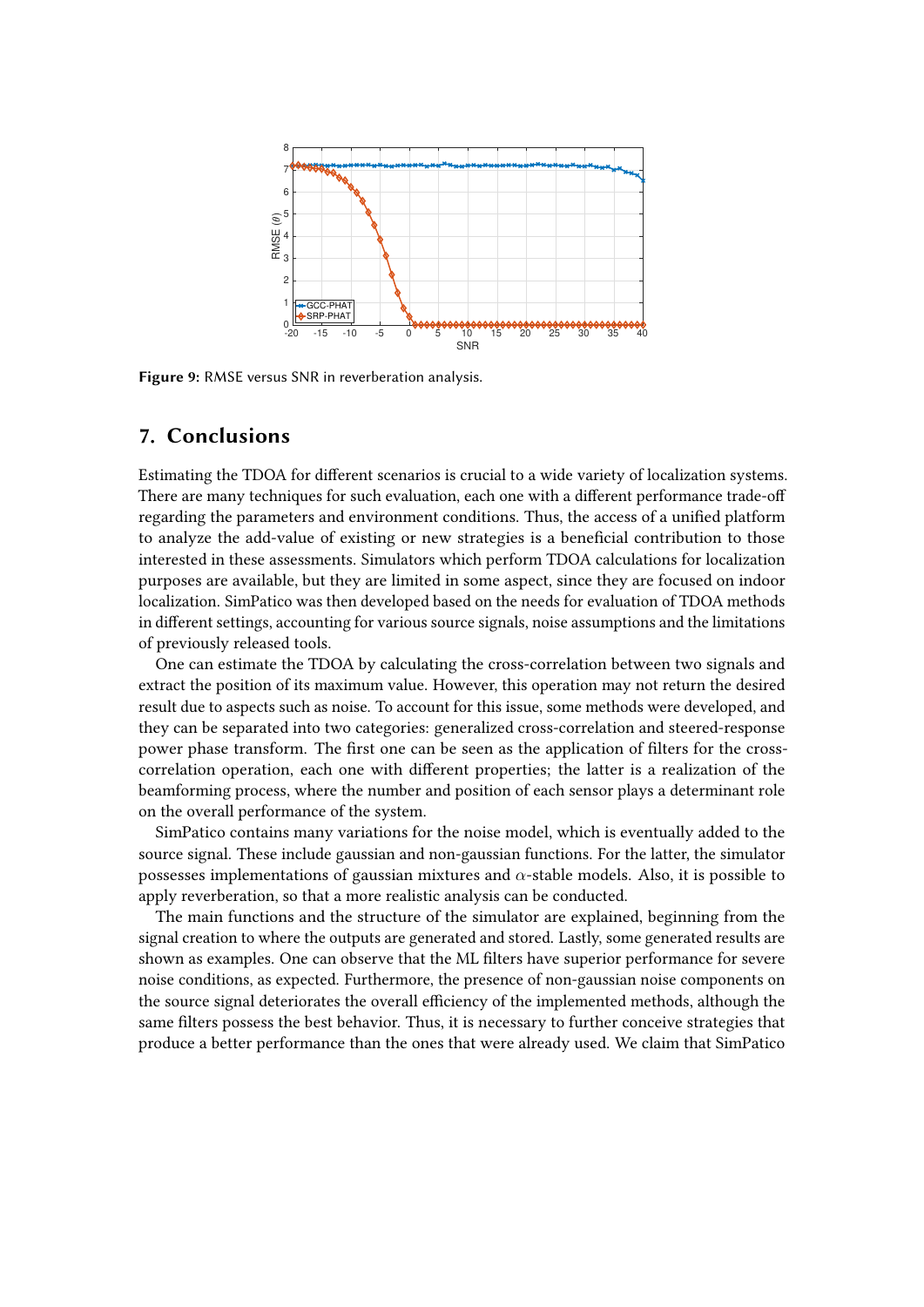could help the scientific community in this task.

# **8. Acknowledgments**

This work was partially supported by Samsung Eletronica da Amazonia Ltda., under the auspice of the informatic law no 8.387/91.

# **References**

- [1] Q. Liu, R. Liu, Z. Wang, Y. Zhang, Simulation and Analysis of Device Positioning in 5G Ultra-Dense Network, in: IWCMC, 2019.
- [2] A. Kakkavas, M. H. C. Garcia, R. A. Stirling-Gallacher, J. A. Nossek, Multi-Array 5G V2V Relative Positioning: Performance Bounds, in: GLOBECOM, 2018.
- [3] Y. Guo, X. Wang, C. Wu, Q. Fu, N. Ma, G. J. Brown, A Robust Dual-Microphone Speech Source Localization Algorithm for Reverberant Environments, in: INTERSPEECH, volume 08-12-Sept, 2016.
- [4] R. Liang, N. Peng, L. Zhou, X. Meng, Y. Hu, Y. Shen, X. Xue, Fault Location Method in Power Network by Applying Accurate Information of Arrival Time Differences of Modal Traveling Waves, IEEE Transactions on Industrial Informatics 16 (2020) 3124–3132.
- [5] J. Sun, J. Wen, Target location method for pipeline pre-warning system based on HHT and time difference of arrival, Measurement 46 (2013).
- <span id="page-14-0"></span>[6] N. Moayeri, M. O. Ergin, F. Lemic, V. Handziski, A. Wolisz, PerfLoc (Part 1): An extensive data repository for development of smartphone indoor localization apps, in: PIMRC, IEEE, 2016.
- <span id="page-14-1"></span>[7] R. Montoliu, E. Sansano, J. Torres-Sospedra, O. Belmonte, IndoorLoc platform: A public repository for comparing and evaluating indoor positioning systems, in: IPIN, IEEE, 2017, pp. 1–8.
- <span id="page-14-2"></span>[8] T. Jankowski, M. Nikodem, SMILe - Simulator for Methods of Indoor Localization, in: IPIN, IEEE, 2018, pp. 206–212.
- <span id="page-14-3"></span>[9] S. He, X. Dong, High-accuracy localization platform using asynchronous time difference of arrival technology, IEEE Transactions on Instrumentation and Measurement 66 (2017) 1728–1742.
- <span id="page-14-4"></span>[10] R.-R. e. a. Wang, Design of a tdoa location engine and development of a location system based on chirp spread spectrum, SpringerPlus 5 (2016).
- <span id="page-14-5"></span>[11] M. Brandstein, D. Ward, Microphone Arrays, Digital Signal Processing, Springer Berlin Heidelberg, Berlin, Heidelberg, 2001.
- <span id="page-14-6"></span>[12] C. Knapp, G. Carter, The generalized correlation method for estimation of time delay, IEEE Transactions on Acoustics, Speech, and Signal Processing 24 (1976) 320–327.
- <span id="page-14-7"></span>[13] P. R. Roth, Effective measurements using digital signal analysis, IEEE Spectrum 8 (1971) 62–70.
- <span id="page-14-8"></span>[14] G. Carter, A. Nuttall, P. Cable, The smoothed coherence transform, Proceedings of the IEEE 61 (1973) 1497–1498.